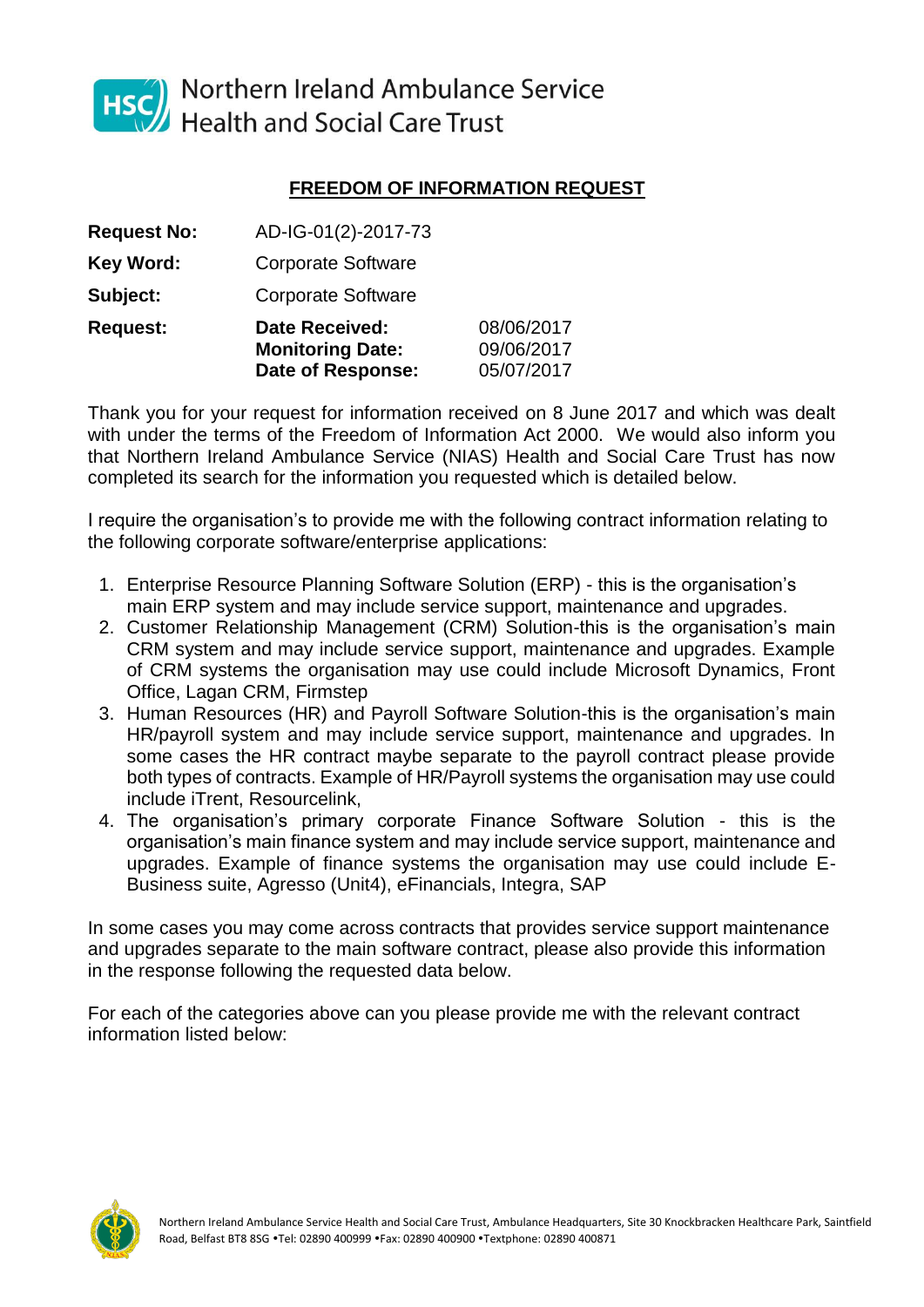# **Question 1**

Software Category: ERP, CRM, HR, Payroll, Finance

# **Answer 1**<br>1) ERP:

- Software Enterprises
- 2) CRM: BMC Software
- DATIX
- 3) HR: \*HCL Axon
- 4) Finance: \*Advanced Business Solutions

*\*Regional HSC Finance & Human Resource Pay Travel and Subsistence (HRPTS) via Health and Social Care (HSC)- Business Services Organisation (BSO) – Shared Services functions*

#### **Question 2**

Software Supplier: Can you please provide me with the software provider for each contract?

- **Answer 2**<br>1) **ERP**: Software Enterprises UK Ltd
- 2) CRM: BMC Software
- DATIX Ltd
- 3) HR: HCL Axon
- 4) Finance: Advanced Business Solutions

## **Question 3**

Software Brand: Can you please provide me with the actual name of the software. Please do not provide me with the supplier name again please provide me with the actual software name.

## **Answer 3**

- 1) ERP: Global Rostering System (GRS)
- 2) CRM: Numara Track-It!
- **DATIX**
- 3) HR: Human Resource Pay Travel and Subsistence (HRPTS)
- 4) Finance: Fin Procurement Logistic Systems for Integrated Fin Systems/SAP

#### **Question 4**

Contract Description: Please do not just state two to three words can you please provide me detail information about this contract and please state if upgrade, maintenance and support is included. Please also include any modules included within the contract as this will support the categories you have selected in question 1.

# **Answer 4**<br>1) **ERP**:

- 1) ERP: Rostering system for operational frontline staff ie shifts etc
- 2) CRM: Track-It! Call logging and fault software/ICT inventory register
	- DATIX: Complaints and Risk Management software
- 3) HR: Staff management system, sickness, pay, travel system
- 4) Finance: Financial procurement system ie suppliers, invoices payment etc
- All contracts have maintenance and support in play as part of contract arrangement.

#### **Question 5**

Number of Users/Licenses: What is the total number of user/licenses for this contract? **Answer 5**

- 1) ERP: Site Licence
- 2) CRM: Track It 5 Licences
- DATIX Site Licence
- 3) HR: HSC Site licence as part of Shared Services functionality
- 4) Finance: HSC site licence as part of Shared Services functionality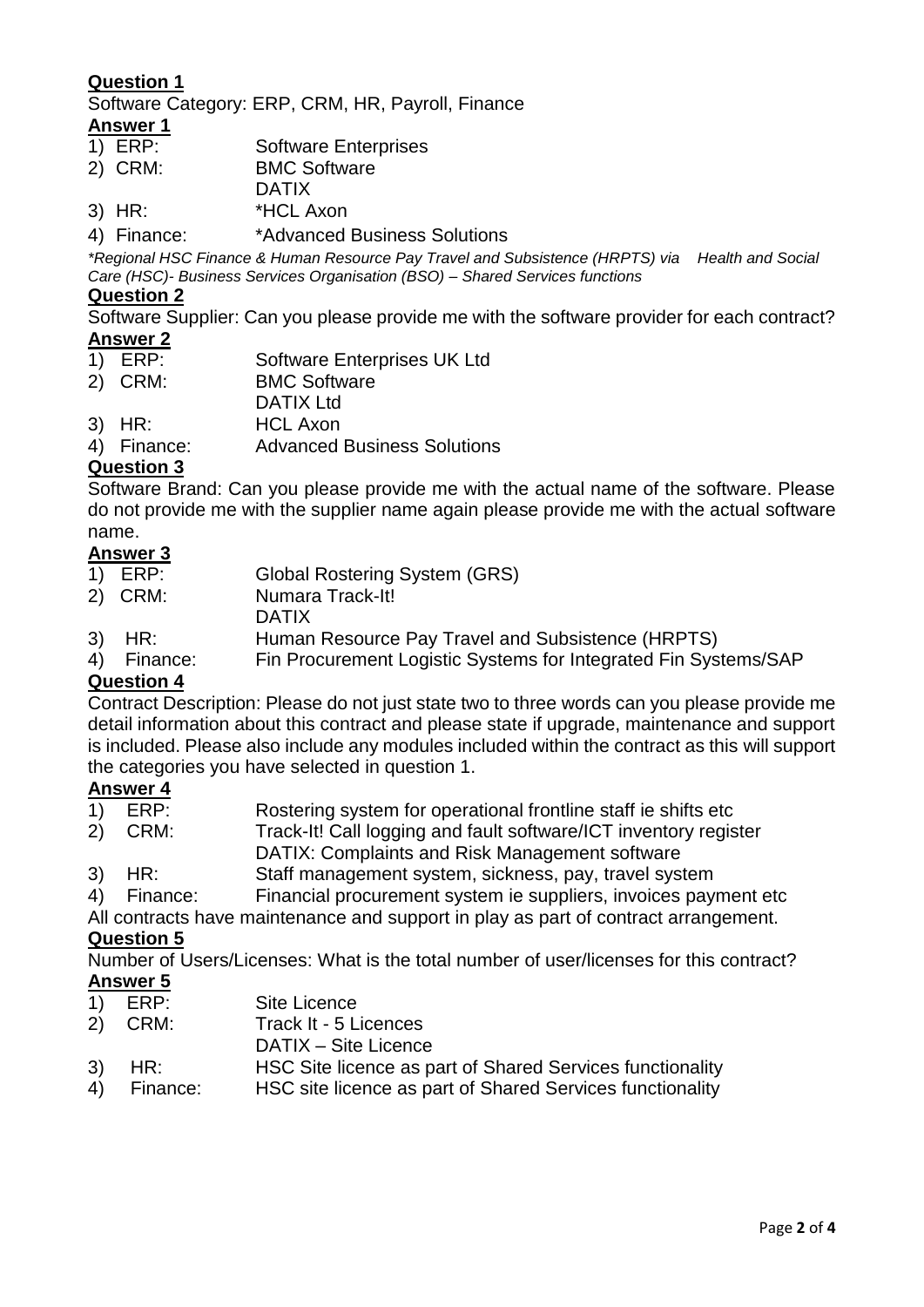# **Question 6**

Annual Spend: What is the annual average spend for each contract? **Answer 6**

| $\left( \begin{matrix} 1 \end{matrix} \right)$ | ERP:     | GRS - £9,000                                                 |
|------------------------------------------------|----------|--------------------------------------------------------------|
| 2)                                             | CRM:     | Track It - £690                                              |
|                                                |          | DATIX $-$ £11,830                                            |
| 3)                                             | HR:      | No average spend available part of wider HSC shared services |
|                                                |          | contract                                                     |
| 4)                                             | Finance: | No average spend available part of wider HSC shared services |
|                                                |          | contract                                                     |

#### **Question 7**

Contract Duration: What is the duration of the contract please include any available extensions within the contract.

#### **Answer 7**

Please see Answer 8 and 9 below.

#### **Question 8**

Contract Start Date: What is the start date of this contract?

Please include month and year of the contract. DD-MM-YY or MM-YY.

#### **Answer 8**

| 1) ERP: | GRS: 1 March 2017 |
|---------|-------------------|
|---------|-------------------|

2) CRM: Track IT – 9 August 2016

- DATIX April 2017
- 3) HR: April 2014
- 4) Finance: April 2014

# **Question 9**

Contract Expiry: What is the expiry date of this contract?

Please include month and year of the contract. DD-MM-YY or MM-YY.

#### **Answer 9**

- 1) ERP: GRS: February 2018
- 2) CRM: Track IT: 8 August 2019
- DATIX March 2018
- 3) HR: March 2024
- 4) Finance: March 2024

# **Question 10**

Contract Review Date: What is the review date of this contract?

Please include month and year of the contract. If this cannot be provide please provide me estimates of when the contract is likely to be reviewed. DD-MM-YY or MM-YY.

#### **Answer 10**

Contracts are reviewed in the year prior to contract end date and no later than 3 months before end days.

#### **Question 11**

Contact Details: I require the full contact details of theperson within the organisation responsible for this particular software contract (name, job title, email, contact number).

# **Answer 11**

The IT Manager is Mr Paddy Dornan

Email: [paddy.dornan@nias.hscni.net](mailto:paddy.dornan@nias.hscni.net)

Telephone: 028 90400777

Different managers will oversee different software packages but IT will have awareness of them as tender processes are required to be followed etc